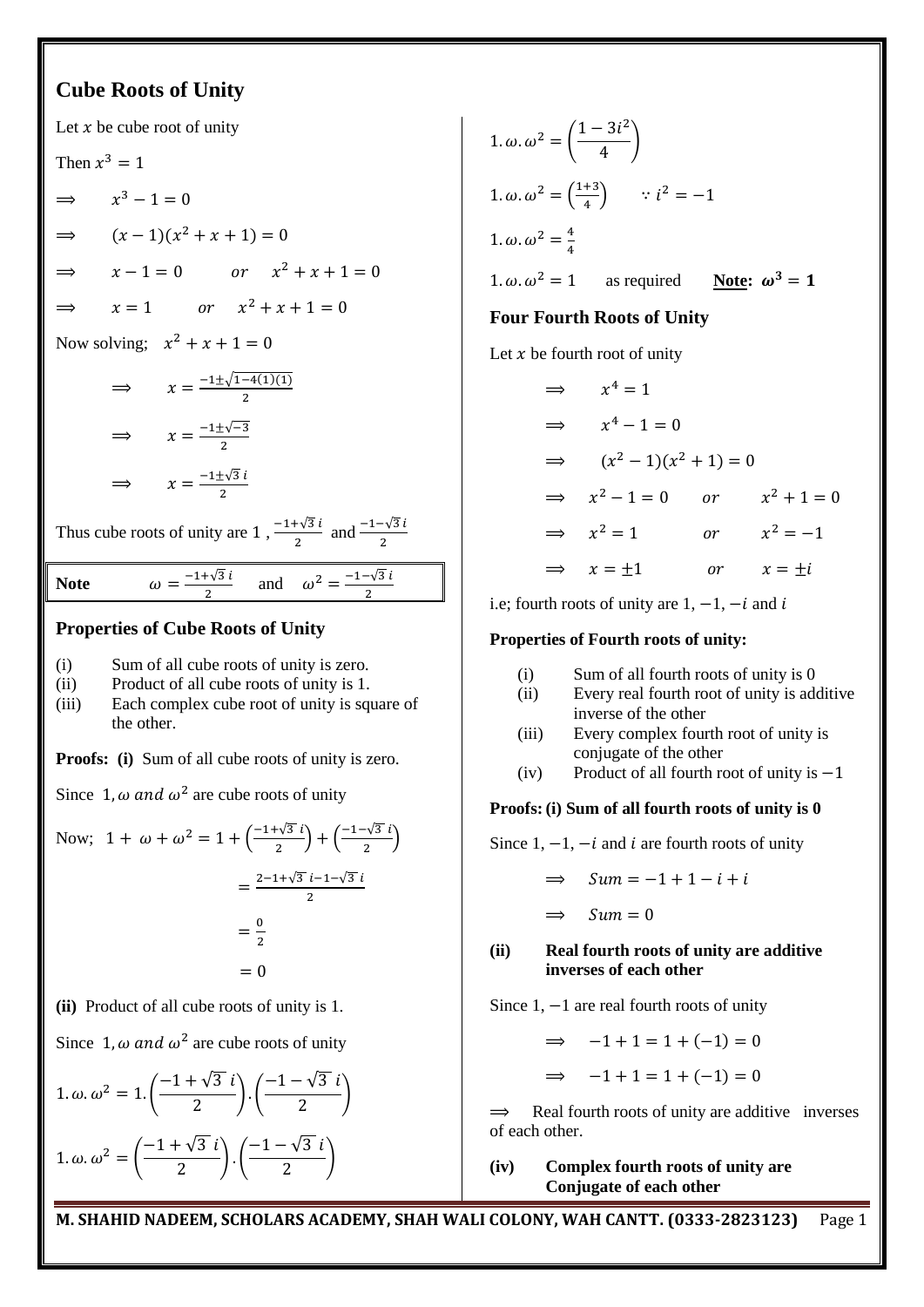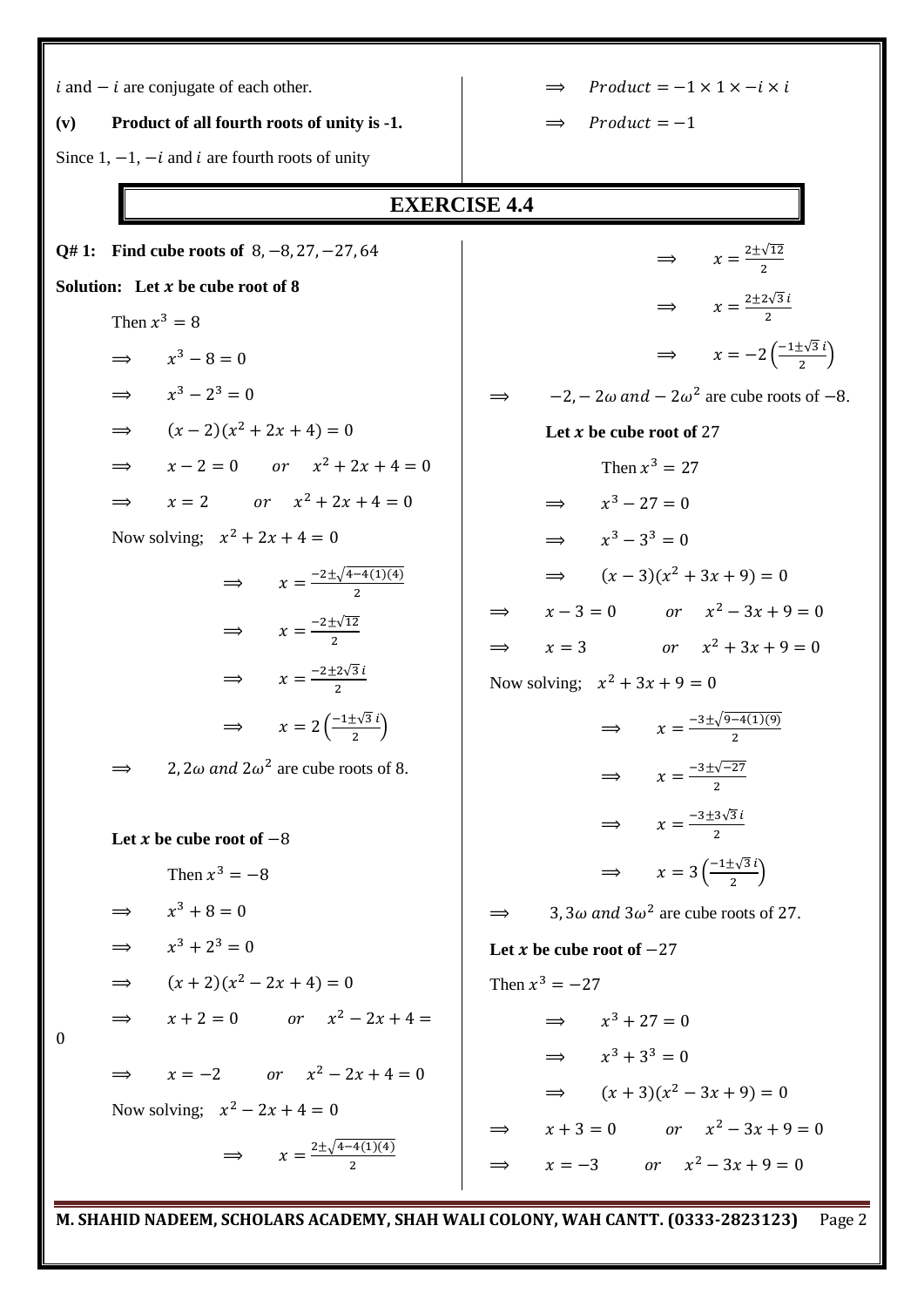Now solving; 
$$
x^2 - 3x + 9 = 0
$$
  
\n $\Rightarrow x = \frac{3 \pm \sqrt{9-4(1)(9)}}{2}$   
\n $\Rightarrow x = \frac{3 \pm \sqrt{-27}}{2}$   
\n $\Rightarrow x = \frac{3 \pm 3\sqrt{3}i}{2}$   
\n $\Rightarrow x = -3(-\frac{1 \pm \sqrt{3}i}{2})$   
\n $\Rightarrow -3, -3\omega$  and  $-3\omega^2$  are cube roots of -27.  
\nLet x be cube root of 64  
\nThen  $x^3 = 64$   
\n $\Rightarrow x^3 - 64 = 0$   
\n $\Rightarrow x^3 - 4^3 = 0$   
\n $\Rightarrow (x - 4)(x^2 + 4x + 16) = 0$   
\n $\Rightarrow x = 4$  or  $x^2 + 4x + 16 = 0$   
\nNow solving;  $x^2 + 4x + 16 = 0$   
\n $\Rightarrow x = \frac{-4 \pm \sqrt{16-4(1)(16)}}{2}$   
\n $\Rightarrow x = \frac{-4 \pm \sqrt{16-4(1)(16)}}{2}$   
\n $\Rightarrow x = \frac{-4 \pm \sqrt{16-4(1)(16)}}{2}$   
\n $\Rightarrow x = \frac{-4 \pm \sqrt{3}i}{2}$   
\n $\Rightarrow x = 4(-\frac{1 \pm \sqrt{3}i}{2})$   
\n $\Rightarrow 4, 4\omega$  and  $4\omega^2$  are cube roots of 64.  
\nQ# 2: Evaluate  
\n(i)  $(1 + \omega - \omega^2)^8$   
\n $= (-\omega^2 - \omega^2)^8$   
\n $= (-2\omega^2)^8$   
\n $= (-2\omega^2)^8$   
\n $= 256\omega \cdot \omega^{15}$   
\n $= 256\omega \cdot (\omega^3)^5$ 

$$
= 256\omega \qquad \therefore \omega^3 = 1
$$
\nSolution:

\n
$$
\omega^{28} + \omega^{29} + 1
$$
\n
$$
= \omega \cdot \omega^{27} + \omega^2 \cdot \omega^{27} + 1
$$
\n
$$
= \omega \cdot (\omega^3)^9 + \omega^2 \cdot (\omega^3)^9 + 1
$$
\n
$$
= \omega \cdot (1)^9 + \omega^2 \cdot (1)^9 + 1
$$
\n
$$
= \omega + \omega^2 + 1
$$
\n
$$
= 1 + \omega + \omega^2
$$
\n
$$
= 0
$$
\n(iii)  $(1 + \omega - \omega^2)(1 - \omega + \omega^2)$ 

\nSolution:

\n
$$
(1 + \omega - \omega^2)(1 - \omega + \omega^2)
$$
\n
$$
= (-\omega^2 - \omega^2)(1 + \omega^2 - \omega)
$$
\n
$$
= (-\omega^2 - \omega^2)(-\omega - \omega)
$$
\n
$$
= (-2\omega^2)(-\omega)
$$
\n
$$
= 4\omega^3 \qquad \therefore \omega^3 = 1
$$
\n
$$
= 4
$$
\n(iv)  $(\frac{-1 + \sqrt{-3}}{2})^7 + (\frac{-1 - \sqrt{-3}}{2})^7$ 

\nSolution:

\n
$$
\left(\frac{-1 + \sqrt{-3}}{2}\right)^7 + \left(\frac{-1 - \sqrt{-3}}{2}\right)^7
$$
\n
$$
= (\omega)^7 + (\omega^2)^7
$$
\n
$$
= \omega^7 + \omega^{14}
$$
\n
$$
= \omega \cdot \omega^6 + \omega^2 \cdot \omega^{12}
$$
\n
$$
= \omega \cdot (1)^2 + \omega^2 \cdot (1)^4
$$
\n
$$
= \omega \cdot (1)^2 + \omega^2 \cdot (1)^4
$$
\n
$$
= \omega \cdot (1)^2 + \omega^2 \cdot (1)^4
$$
\n
$$
= \omega \cdot (1)^2 + \omega^2 \cdot (1)^4
$$
\n
$$
= \omega \cdot (1)^2 + \omega^2 \cdot (1)^4
$$
\n
$$
= \omega \cdot (1)^2 + \omega^2 \cdot (1)^4
$$
\n<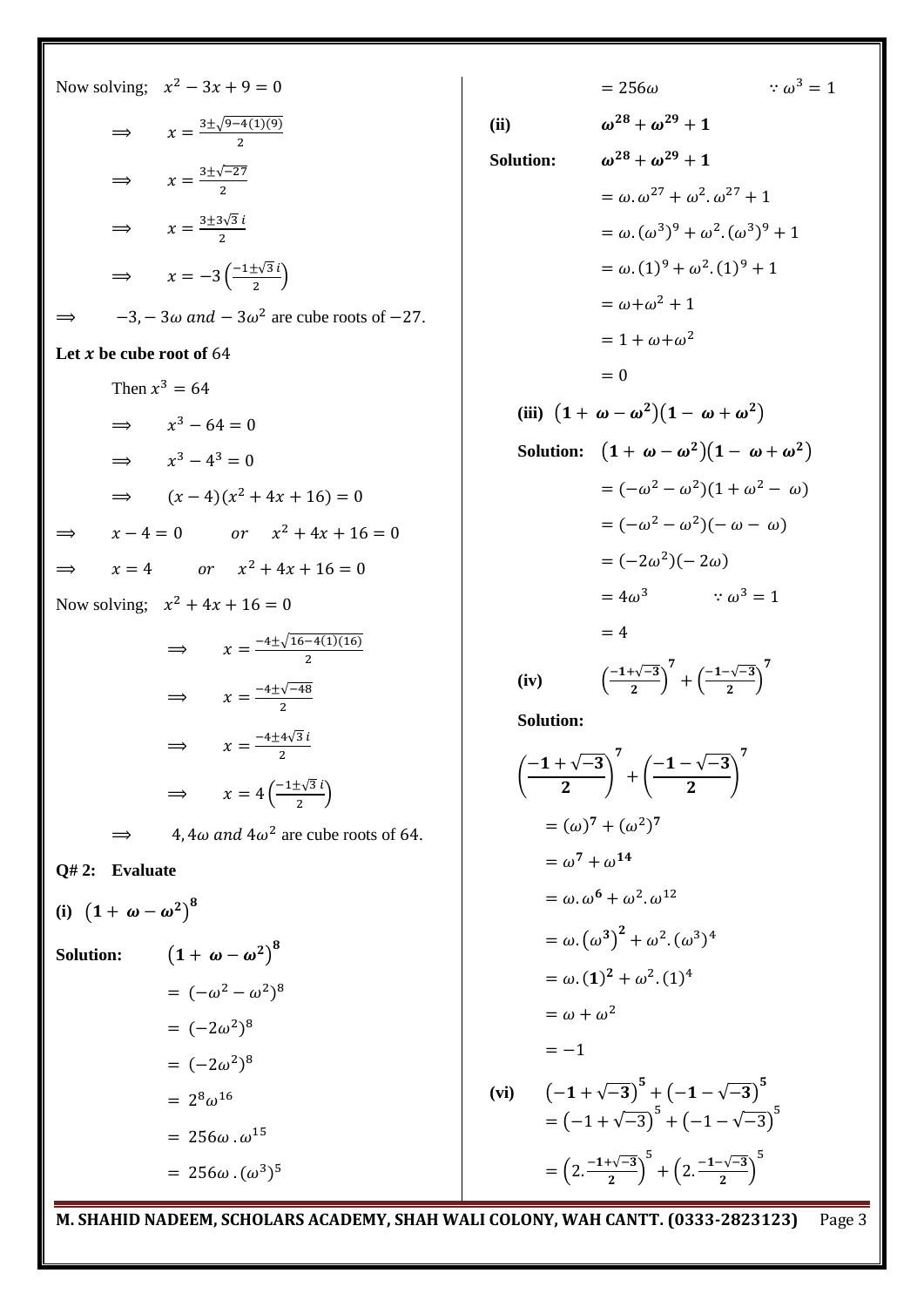$$
= 32(\omega)^5 + 32(\omega^2)^5
$$
  
= 32\omega^5 + 32\omega^{10}  
= 32\omega^5(1 + \omega^5)  
= 32\omega^2 \cdot \omega^3(1 + \omega^2 \cdot \omega^3)  
= 32\omega^2(1 + \omega^2)  
= 32\omega^2(-\omega)  
= -32\omega^3  
= -32

**Q#3 Show that**

(i) 
$$
x^3 - y^3 = (x - y)(x - \omega y)(x - \omega^2 y)
$$

**Solution**:

$$
x^3 - y^3 = (x - y)(x - \omega y)(x - \omega^2 y)
$$
  
\n**R. H. S** =  $(x - y)(x - \omega y)(x - \omega^2 y)$   
\n=  $(x - y)(x^2 - \omega xy - \omega^2 xy + \omega^3 y^2)$   
\n=  $(x - y)(x^2 - (\omega + \omega^2)xy + y^2)$   
\n=  $(x - y)(x^2 - (-1)xy + y^2)$   
\n=  $(x - y)(x^2 + xy + y^2)$   
\n=  $x^3 - y^3$   
\n= *L. H. S*

(ii) 
$$
x^3 + y^3 + z^3 - 3xyz = (x + y + z)(x + \omega y + \omega^2 z)(x + \omega^2 y + \omega z)
$$
  
\nSolution:  $x^3 + y^3 + z^3 - 3xyz = (x + y + z)(x + \omega y + \omega^2 z)(x + \omega^2 y + \omega z)$   
\n $R.H.S = (x + y + z)(x + \omega y + \omega^2 z)(x + \omega^2 y + \omega z)$   
\n $= (x + y + z)(x^2 + \omega^2 xy + \omega xz + \omega xy + \omega^3 y^2 + \omega^2 yz + \omega^2 zx + \omega^4 yz + \omega^3 z^2)$   
\n $= (x + y + z)(x^2 + y^2 + z^2 + (\omega^2 + \omega)xy + (\omega^2 + \omega)zx + (\omega^2 + \omega)yz)$   
\n $= (x + y + z)(x^2 + y^2 + z^2 + (-1)xy + (-1)zx + (-1)yz)$   
\n $= (x + y + z)(x^2 + y^2 + z^2 - xy - yz - zx)$   
\n $= x^3 + y^3 + z^3 - 3xyz$   
\n $= R.H.S$ 

**(iii)**

 $(1 + \omega)(1 + \omega^2)(1 + \omega^4)(1 + \omega^8) ...$ 

# **Solution**:

$$
(1 + \omega)(1 + \omega^2)(1 + \omega^4)(1 + \omega^8) \dots .2n \text{ factors}
$$
  
= 1  
L.H.S = (1 + \omega)(1 + \omega^2)(1 + \omega^4)(1 + \omega^8) \dots .2n \text{ factors}  
= (1 + \omega)(1 + \omega^2)(1 + \omega.\omega^3)(1 + \omega.\omega^6) \dots .2n \text{ factors}  
= (1 + \omega)(1 + \omega^2)(1 + \omega)(1 + \omega^2) \dots .2n \text{ factors}  
= (-\omega^2)(-\omega)(-\omega^2)(-\omega) \dots .2n \text{ factors}  
= \omega^3. \omega^3 \dots n \text{ factors}  
= 1.1.1 \dots .n \text{ factors}

 $= 1$  $= R.H.S$ 

Q#4: If  $\omega$  is a root of  $x^2 + x + 1 = 0$ , show that its other root is  $\omega^2$  and prove that

**Solution:** Since  $\omega$  is a root of  $x^2$  $\Rightarrow$   $\omega^2 + \omega + 1 = 0$   $\qquad \rightarrow (1)$ Now to show that  $\omega^2$  is root of  $x^2$ we have to show that  $\omega^4 + \omega^2$  $\omega^4 + \omega^2 + 1 = (\omega^2)^2 + 1 + \omega^2$  $=(\omega^2)^2 + 1 + 2\omega^2 + \omega^2 - 2\omega^2$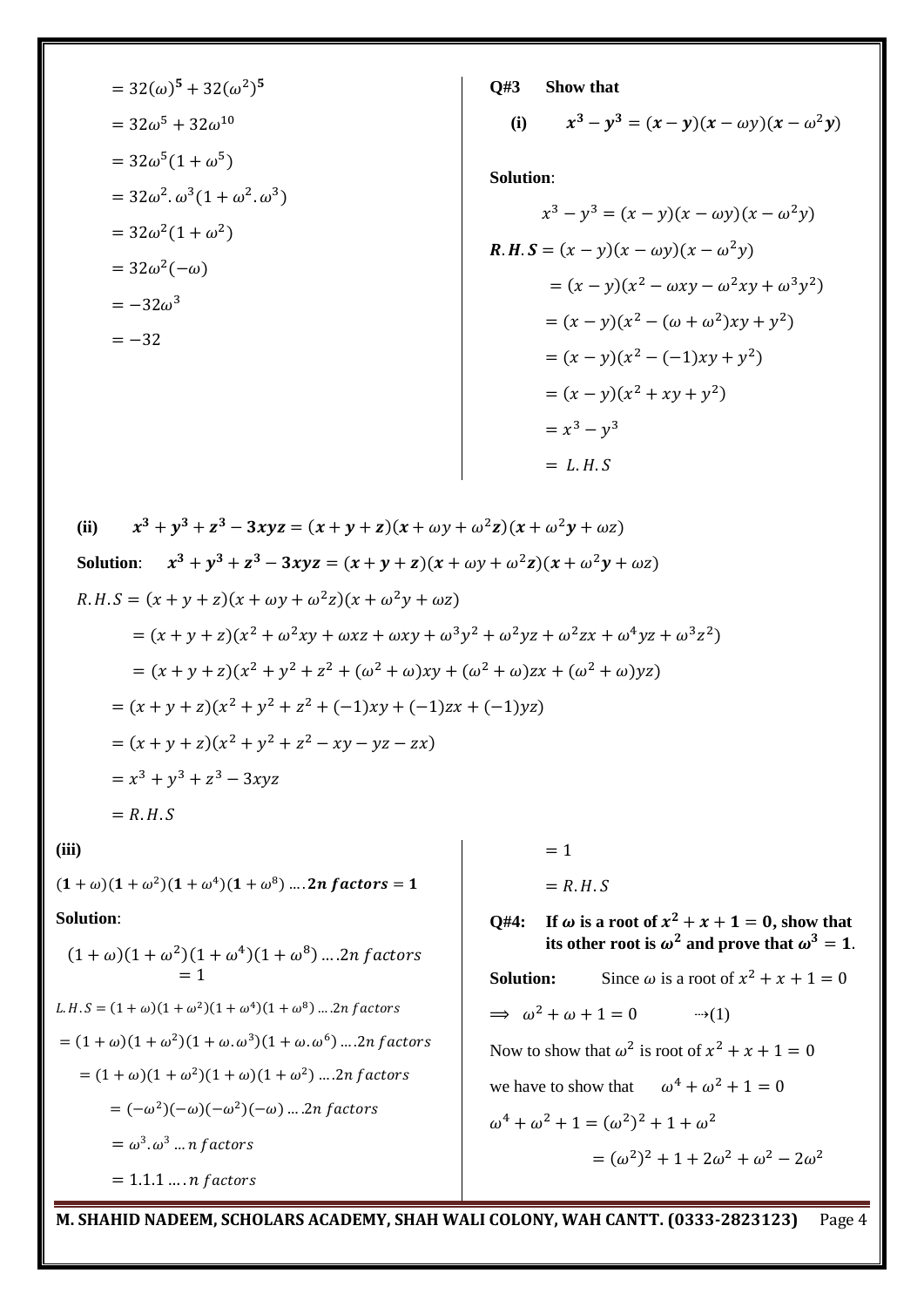$$
= (\omega^2 + 1)^2 - \omega^2
$$
  
\n
$$
= (\omega^2 + 1 + \omega)(\omega^2 + 1 - \omega)
$$
  
\n
$$
= (1 + \omega + \omega^2)(\omega^2 - \omega + 1)
$$
  
\n
$$
= (0)(\omega^2 - \omega + 1)
$$
 from (1)  
\nHence  
\n
$$
\omega^4 + \omega^2 + 1 = 0
$$
\n
$$
\omega^4 + \omega^2 + 1 = 0
$$
\n
$$
= -\omega^{10} - \omega^9
$$
  
\nNow subtracting equations (1) and (2)  
\n
$$
(\omega^4 + \omega^2 + 1) - (\omega^2 + \omega + 1) = 0
$$
\n
$$
\omega^4 - \omega = 0
$$
\n
$$
\omega (\omega^3 - 1) = 0
$$
\n
$$
\omega (\omega^3 - 1) = 0
$$
\n
$$
\omega (\omega^3 - 1) = 0
$$
\n
$$
\omega (\omega^3 - 1) = 0
$$
\n
$$
\omega (\omega^3 - 1) = 0
$$
\n
$$
\omega (\omega^3 - 1) = 0
$$
\n
$$
\omega (\omega^3 - 1) = 0
$$
\n
$$
\omega (\omega^3 - 1) = 0
$$
\n
$$
\omega (\omega^3 - 1) = 0
$$
\n
$$
\omega (\omega^3 - 1) = 0
$$
\n
$$
\omega (\omega^3 - 1) = 0
$$
\n
$$
\omega (\omega^3 - 1) = 0
$$
\n
$$
\omega (\omega^3 - 1) = 0
$$
\n
$$
\omega (\omega^3 - 1) = 0
$$
\n
$$
\omega (\omega^3 - 1) = 0
$$
\n
$$
\omega (\omega^3 - 1) = 0
$$
\n
$$
\omega (\omega^3 - 1) = 0
$$
\n
$$
\omega (\omega^3 - 1) = 0
$$
\n
$$
\omega (\omega^3 - 1) = 0
$$
\n
$$
\omega (\omega^3 - 1) = 0
$$
\n
$$
\omega (\omega^3 - 1) = 0
$$
\n
$$
\omega (\omega^3 - 1) = 0
$$
\n
$$
\
$$

 $\frac{1}{2}$ )

 $= 0$ 

9